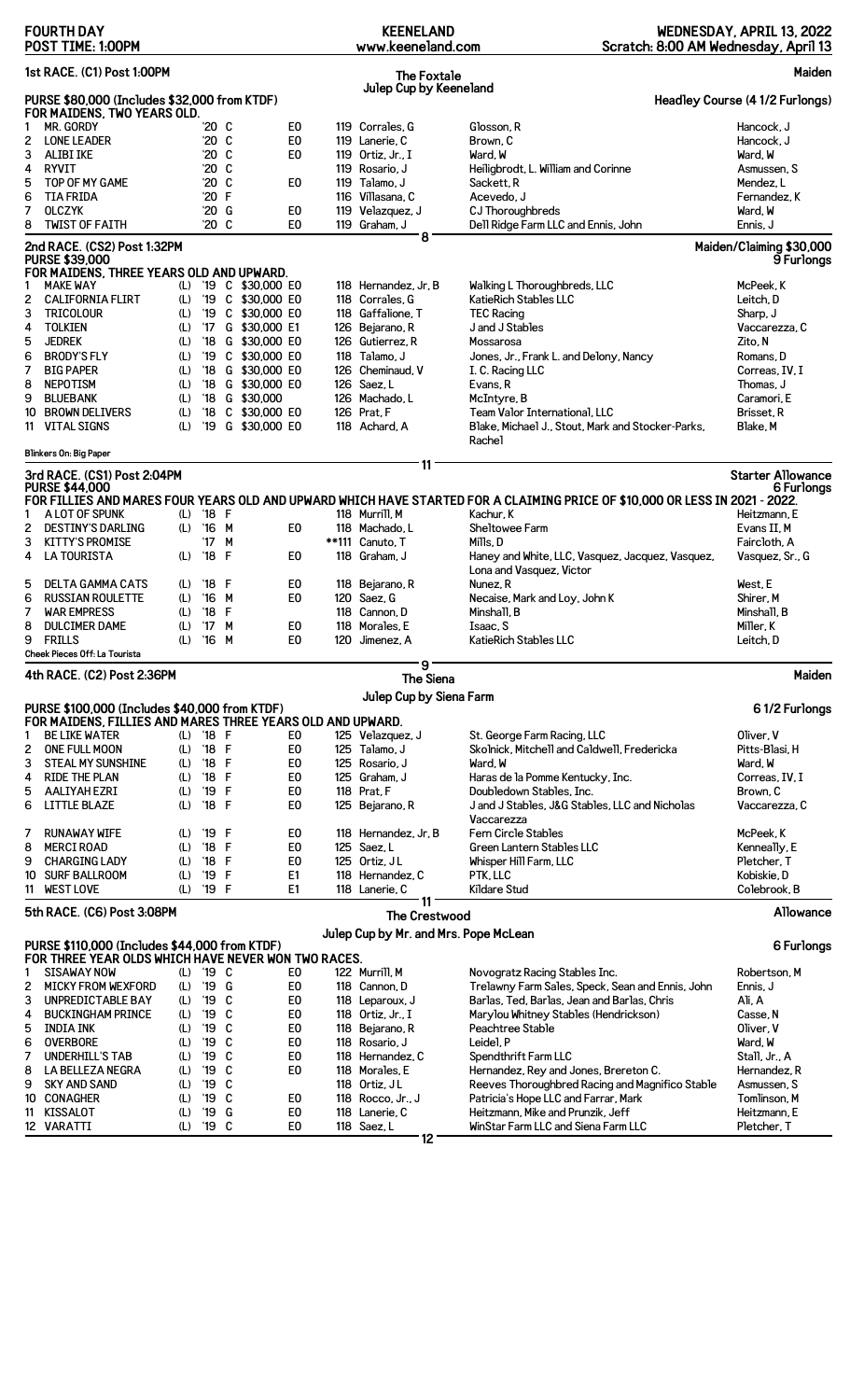|           | <b>FOURTH DAY</b><br>POST TIME: 1:00PM                                                                                                                            |            |                         |   |                                            |  | <b>KEENELAND</b><br>www.keeneland.com |                    |                                                                             | Scratch: 8:00 AM Wednesday, April 13                                                                                                              | WEDNESDAY, APRIL 13, 2022            |
|-----------|-------------------------------------------------------------------------------------------------------------------------------------------------------------------|------------|-------------------------|---|--------------------------------------------|--|---------------------------------------|--------------------|-----------------------------------------------------------------------------|---------------------------------------------------------------------------------------------------------------------------------------------------|--------------------------------------|
|           | 6th RACE. (C8) Post 3:40PM                                                                                                                                        |            |                         |   |                                            |  |                                       | <b>The Mineola</b> |                                                                             |                                                                                                                                                   | Allowance                            |
|           |                                                                                                                                                                   |            |                         |   |                                            |  | Julep Cup by Mineola Farm             |                    |                                                                             |                                                                                                                                                   |                                      |
|           | PURSE \$110,000 (Includes \$44,000 from KTDF)                                                                                                                     |            |                         |   |                                            |  |                                       |                    |                                                                             | Haggin Course (9 Furlongs On The Turf) (Rail at 20 Feet)                                                                                          |                                      |
|           |                                                                                                                                                                   |            |                         |   |                                            |  |                                       |                    |                                                                             | FOR FOUR YEAR OLDS AND UPWARD WHICH HAVE NEVER WON A RACE OTHER THAN MAIDEN, CLAIMING, OR STARTER OR WHICH HAVE NEVER WON                         |                                      |
|           | TWO RACES.                                                                                                                                                        |            |                         |   |                                            |  |                                       |                    |                                                                             |                                                                                                                                                   |                                      |
|           | <b>EL KABONG</b>                                                                                                                                                  | (L)        | $'18$ C                 |   | E <sub>0</sub>                             |  | 118 Lanerie. C                        |                    | Ashbrook Farm                                                               |                                                                                                                                                   | Arnold, II, G. R.                    |
| 2<br>3    | <b>DANVILLE</b><br><b>COURAGEOUSLY</b>                                                                                                                            | (L)        | '17 G<br>$^{\prime}18$  | G | E <sub>0</sub><br>E <sub>0</sub>           |  | 118 Beschizza, A<br>118 Murrill, M    |                    | Ten Strike Racing and Sussman, Jeremy                                       |                                                                                                                                                   | Shirer, M<br>Hartman, C              |
| 4         | <b>COOL RAGS</b>                                                                                                                                                  | (L)<br>(L) | $^{\prime}$ 18          | G | E0                                         |  | 118 Talamo, J                         |                    | Running The Dream Stables, LLC<br>Miller, Douglas E. and Wargel, William J. |                                                                                                                                                   | Foster, E                            |
| 5         | <b>ARABIAN PRINCE</b>                                                                                                                                             | (L)        | '18 C                   |   |                                            |  | 118 Gutierrez, R                      |                    |                                                                             | West Point Thoroughbreds and Sandbrook, William                                                                                                   | Stewart, D                           |
| 6         | <b>AVIANO</b>                                                                                                                                                     | (L)        | '18 C                   |   | E <sub>0</sub>                             |  | 118 Ortiz, Jr., I                     |                    |                                                                             | Eclipse Thoroughbred Partners, Freeman, William T.                                                                                                | Pletcher, T                          |
|           |                                                                                                                                                                   |            |                         |   |                                            |  |                                       |                    | and Valdes, Michael                                                         |                                                                                                                                                   |                                      |
| 7         | <b>WIN WORTHY</b>                                                                                                                                                 | (L)        | $'18$ C                 |   | E <sub>0</sub>                             |  | 118 Gaffalione. T                     |                    | <b>Highlander Training Center</b>                                           |                                                                                                                                                   | Sharp, J                             |
| 8         | LANDBISCUIT                                                                                                                                                       | (L)        | $'18$ C                 |   |                                            |  | 118 Prat, F                           |                    |                                                                             | Pantofel Stable, LLC, Wachtel Stable and Deutsch,                                                                                                 | Mott, W                              |
|           |                                                                                                                                                                   |            |                         |   |                                            |  |                                       |                    | Peter                                                                       |                                                                                                                                                   |                                      |
| 9         | KING VEGA (GB)                                                                                                                                                    | (L)        | '18 G                   |   | E0                                         |  | 118 Saez, L                           |                    | HPG Thoroughbreds, LLC                                                      |                                                                                                                                                   | Motion, H. Graham                    |
|           | --Also Eligibles--                                                                                                                                                |            |                         |   |                                            |  |                                       |                    |                                                                             |                                                                                                                                                   |                                      |
|           | 10 MTO-CARILLO                                                                                                                                                    | (L)        | $'18$ C                 |   |                                            |  | **111 Diaz, R                         |                    | Politi, J                                                                   |                                                                                                                                                   | Amoss, T                             |
|           | 11 MTO-HEMP HEAVEN                                                                                                                                                | (L)        | '18 G                   |   | E0                                         |  | 118 Morales, E                        |                    | Beam, J                                                                     |                                                                                                                                                   | Wittek. K                            |
|           | 7th RACE. (C7) Post 4:12PM                                                                                                                                        |            |                         |   |                                            |  | The Poplar Grove                      | 9-2AE              |                                                                             |                                                                                                                                                   | Allowance Optional Claiming \$62,500 |
|           |                                                                                                                                                                   |            |                         |   |                                            |  |                                       |                    |                                                                             |                                                                                                                                                   |                                      |
|           | PURSE \$120,000 (Includes \$48,000 from KTDF)                                                                                                                     |            |                         |   |                                            |  | Julep Cup by Keeneland                |                    |                                                                             |                                                                                                                                                   | 81/2 Furlongs                        |
|           |                                                                                                                                                                   |            |                         |   |                                            |  |                                       |                    |                                                                             | FOR FOUR YEAR OLDS AND UPWARD WHICH HAVE NEVER WON \$10,000 TWICE OTHER THAN MAIDEN, CLAIMING, OR STARTER OR WHICH HAVE                           |                                      |
|           | NEVER WON THREE RACES OR CLAIMING PRICE \$62,500.                                                                                                                 |            |                         |   |                                            |  |                                       |                    |                                                                             |                                                                                                                                                   |                                      |
| 1         | <b>BUCK MOON</b>                                                                                                                                                  |            | (L) '18 G               |   | E0                                         |  | 118 Corrales, G                       |                    | Carolyn Wilson                                                              |                                                                                                                                                   | Rivelli, L                           |
| 2         | WHO'S THE STAR                                                                                                                                                    | (L)        | '18 G                   |   | E <sub>1</sub>                             |  | 118 Prat, F                           |                    | M Racing Group, LLC                                                         |                                                                                                                                                   | Casse, M                             |
| 3         | <b>PORTOS</b>                                                                                                                                                     | (L)        | '17 H                   |   | E0                                         |  | 118 Saez.L                            |                    | Wertheimer and Frere                                                        |                                                                                                                                                   | Pletcher, T                          |
| 4         | <b>STAGE RAIDER</b>                                                                                                                                               | (L)        | $'18$ C                 |   |                                            |  | 118 Ortiz, Jr., I                     |                    | Gunther, J                                                                  |                                                                                                                                                   | Brown, C                             |
| 5         | MILITARIST                                                                                                                                                        | (L)        | '17 H                   |   | E1                                         |  | 118 Ortiz, JL                         |                    | J. and J. Stable and Vaccarezza, Priscilla                                  |                                                                                                                                                   | Vaccarezza, C                        |
| 6         | <b>HIDDEN STASH</b>                                                                                                                                               | (L)        | '18 C                   |   | E <sub>0</sub>                             |  | 118 Bejarano, R                       |                    | <b>BBN Racing, LLC</b>                                                      |                                                                                                                                                   | Oliver, V                            |
| 7         | <b>LAUGHING BOY</b>                                                                                                                                               | (L)        | '18 C                   |   | E0                                         |  | 118 Hernandez, Jr, B                  |                    |                                                                             | Three Chimneys Farm, Fern Circle Stables and C&H                                                                                                  | McPeek, K                            |
|           |                                                                                                                                                                   |            |                         |   |                                            |  |                                       |                    | Diamond Racing, LLC                                                         |                                                                                                                                                   |                                      |
| 8         | <b>PIRATE'S PUNCH</b>                                                                                                                                             | (L)        | $^{\prime}16$           |   | G \$62,500 E1                              |  | 118 Rosario, J                        |                    |                                                                             | Gulliver Racing LLC, Drager, Craig W. and Legan, Dan                                                                                              | Morey, W                             |
| 9<br>10   | <b>WINTER POOL</b><br><b>GHOSTLORE</b>                                                                                                                            | (L)<br>(L) | $^{\prime}$ 17<br>'17 G | G | E <sub>0</sub><br>E <sub>0</sub>           |  | 120 Gaffalione, T<br>120 Leparoux, J  |                    | Brant, Peter M. and Dell Ridge Farm LLC<br>Anita Ebert Racing LLC           |                                                                                                                                                   | Brown, C<br>Wilkes, I                |
|           | Blinkers On: Stage Raider                                                                                                                                         |            |                         |   |                                            |  |                                       |                    |                                                                             |                                                                                                                                                   |                                      |
|           |                                                                                                                                                                   |            |                         |   |                                            |  |                                       | 10                 |                                                                             |                                                                                                                                                   |                                      |
|           | 8th RACE. (CX4) Post 4:44PM<br><b>PURSE \$55,000</b>                                                                                                              |            |                         |   |                                            |  |                                       |                    |                                                                             | Beard Course (7 Furlongs and 184 feet)                                                                                                            | <b>Starter Allowance</b>             |
|           |                                                                                                                                                                   |            |                         |   |                                            |  |                                       |                    |                                                                             | FOR FILLIES THREE YEARS OLD WHICH HAVE STARTED FOR A CLAIMING PRICE OF \$50,000 OR LESS AND WHICH HAVE NEVER WON A RACE OTHER                     |                                      |
|           | THAN MAIDEN OR CLAIMING.                                                                                                                                          |            |                         |   |                                            |  |                                       |                    |                                                                             |                                                                                                                                                   |                                      |
|           | ANNAGANGSTA                                                                                                                                                       | (L)        | '19 F                   |   | E0                                         |  | 120 Beschizza, A                      |                    | Richard, Allen Schubert and Portilla Racing                                 |                                                                                                                                                   | Schultz, L                           |
| 2         | RISATA                                                                                                                                                            | (L)        | '19 F                   |   | E0                                         |  | 120 Landeros, C                       |                    |                                                                             | Six Column Stables, LLC, Bloch, Randall L., Seiler, John Wilkes, I                                                                                |                                      |
|           |                                                                                                                                                                   |            |                         |   |                                            |  |                                       |                    | and Hall, David                                                             |                                                                                                                                                   |                                      |
| З         | THEFABULOUS MOOLAH                                                                                                                                                | (L)        | '19 F                   |   | E0                                         |  | 120 Ortiz, Jr., I                     |                    | Gold Square LLC                                                             |                                                                                                                                                   | D'Angelo, J                          |
| 4         | DREAM MUSIC                                                                                                                                                       | (L)        | '19                     | F | E <sub>0</sub>                             |  | 120 Gaffalione, T                     |                    |                                                                             | Raise the BAR Racing, LLC and David A Bernsen LLC                                                                                                 | Amoss, T                             |
| 5         | J ZERTZ                                                                                                                                                           | (L)        | '19 F                   |   | E0                                         |  | 120 Cheminaud. V                      |                    | La Nora, LLC and I. C. Racing LLC                                           |                                                                                                                                                   | Correas, IV. I                       |
| 6         | <b>RUNNIN HAPPY</b>                                                                                                                                               | (L)        | '19 F                   |   | E0                                         |  | 120 Murrill, M                        |                    | <b>Stone Bridge Investments</b>                                             |                                                                                                                                                   | Heitzmann, E                         |
| 7         | <b>MERCY WARREN</b>                                                                                                                                               | (L)        | '19 F                   |   | E0                                         |  | 120 Hernandez, Jr, B                  |                    | Moss, Maggi and Ingordo, David                                              |                                                                                                                                                   | DeVaux, C                            |
| 8         | <b>SANTA ELENA</b><br><b>MAGNILOQUENT</b>                                                                                                                         | (L)        | '19 F                   |   | E0                                         |  | 120 Corrales, G                       |                    | Scharbauer, D                                                               |                                                                                                                                                   | Ward, W<br>Ward. W                   |
| 9         |                                                                                                                                                                   | (L)        | '19 F                   |   | E0                                         |  | 120 Ortiz, JL                         | 9                  | Ward, W                                                                     |                                                                                                                                                   |                                      |
|           |                                                                                                                                                                   |            |                         |   |                                            |  |                                       |                    | Off Races: C3 - C4 - C5 - CS3 - CX5 - CX6 - CX7                             |                                                                                                                                                   |                                      |
|           |                                                                                                                                                                   |            |                         |   |                                            |  |                                       |                    |                                                                             |                                                                                                                                                   |                                      |
|           |                                                                                                                                                                   |            |                         |   | Extra Races For Thursday, April 14, 2022   |  |                                       |                    |                                                                             | Closing Wednesday, April 13, 2022                                                                                                                 |                                      |
|           |                                                                                                                                                                   |            |                         |   | (Entries Close on Saturday, April 9, 2022) |  |                                       |                    |                                                                             | The Bewitch (Grade III), Purse \$300,000                                                                                                          |                                      |
|           | <b>EXTRA RACE NO 4</b>                                                                                                                                            |            |                         |   |                                            |  | MAIDEN                                |                    |                                                                             | Fillies And Mares Four Year Olds and Upward, Twelve Furlongs (Turf)                                                                               |                                      |
|           | Χ4<br>Purse \$100,000. (Includes \$40,000 from KTDF) For Maidens, Three Years Old.<br>(To be run Friday, April 29, 2022)                                          |            |                         |   |                                            |  |                                       |                    |                                                                             |                                                                                                                                                   |                                      |
|           | . . 120 lbs.<br>Weight.<br>ATTENTION HORSEMEN: Condition Book Correction for Wednesday April 27                                                                   |            |                         |   |                                            |  |                                       |                    |                                                                             |                                                                                                                                                   |                                      |
|           |                                                                                                                                                                   |            |                         |   |                                            |  | EIGHT AND ONE HALF FURLONGS           |                    | Race 1 should read Fillies and Mares 3 and UP                               |                                                                                                                                                   |                                      |
| <b>X5</b> | <b>EXTRA RACE NO 5</b>                                                                                                                                            |            |                         |   |                                            |  | <b>STARTER ALLOWANCE</b>              |                    |                                                                             |                                                                                                                                                   |                                      |
|           | Purse \$55,000. For Three Year Olds Which Have Started For A Claiming Price Of<br>\$50,000 Or Less and Which Have Never Won A Race Other Than Maiden Or Claiming. |            |                         |   |                                            |  |                                       |                    |                                                                             | ATTENTION HORSEMEN: Please see Baley to pick up paddock passes for your<br>barn crew the morning of each Stake. Passes are not needed for regular |                                      |
|           | Weight.                                                                                                                                                           |            |                         |   |                                            |  |                                       |                    | overnight races.                                                            |                                                                                                                                                   |                                      |
|           | Non-winners Of A Race At A Mile Or Over Since March 14.<br>(Races Where Entered For \$40,000 Or Less Not Considered In Allowances)                                |            |                         |   |                                            |  | . 2 lbs.                              |                    |                                                                             | If you would like to request seating please visit                                                                                                 |                                      |

**EIGHT AND ONE HALF FURLONGS**<br>EIGHT AND ONE HALF FURLONGS

EIGHT AND ONE HALF FURLONGS

**X6 EXTRA RACE NO 6 CLAIMING Purse \$40,000. For Fillies And Mares Four Years Old and Upward.**

(Races Where Entered For \$12,500 Or Less Not Considered In Allowances)

**X7 EXTRA RACE NO 7 CLAIMING Purse \$39,000. For Three Year Olds and Upward Which Have Never Won Three Races or Three Year Olds.**

Weight 123 lbs. Non-winners Of Two Races At A Mile Or Over Since February 14 3 lbs. Such A Race Since Then 5 lbs. **CLAIMING PRICE \$16,000**

Three Year Olds 120 lbs. Older 126 lbs. Non-winners Of A Race Since March 14 2 lbs. **CLAIMING PRICE \$20,000** (Races Where Entered For \$16,000 Or Less Not Considered In Allowances) **SIX AND ONE HALF FURLONGS** If you would like to request seating please visit https://www.keeneland.com/horsemens-hospitality-guide

Reminder Summer Stabling Stall Applications are due April 11

Trainers who wish to enter a horse at Keeneland are required to complete the following:<br>Trainer/Vet Agreement. A 2022 agreement signed by both the trainer and Trainer/Vet Agreement. A 2022 agreement signed by both the trai

Horsemen-Please note that your KHRC license will grant you grandstand<br>general admission. Horsemen's Hospitality will be in touch with all primary<br>owners of Stakes runners to share available accommodations for upgraded<br>hosp https://www.keeneland.com/horsemens-hospitality-guide

Attention Trainers: In Today signs must be posted on the stall door by 7:30 a.m. on race day. Stable office personnel will deliver signs to your barn.

Race for the full purse amount in KTDF races by making sure your horse is REGISTERED with KTDF PRIOR to the close of entries. Contact Jenny McGaughey at 859-361-6002.

The starting gate will be open Tuesday-Sunday from 6:30am-9:30am

KEENELAND RACE SHUTTLE: Sallee will provide daily shuttle service to<br>Keeneland from Churchill Downs, Trackside and The Thoroughbred Center.<br>VALID HEALTH and COGGINS CERTIFICATES MUST ACCOMPANY EACH HORSE<br>TO RIDE ON THE SHU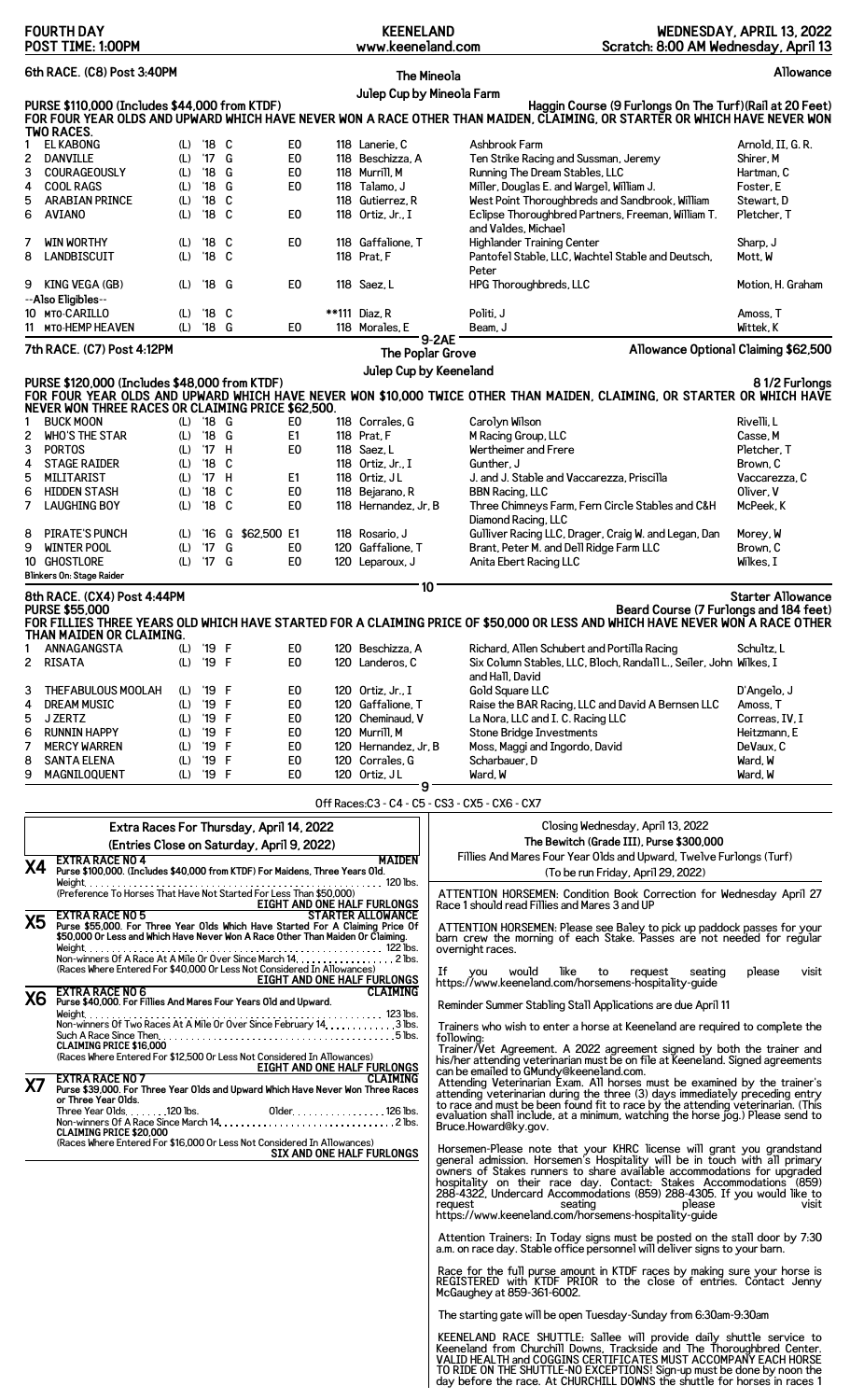thru 5 WILL LEAVE at 6:30 a.m. and for races 6 thru the last the shuttle WILL<br>LEAVE at 8:30 a.m. FOR PICK UP TIMES AT TRACKSIDE AND CHURCHILL DOWNS<br>call Scott Montgomery at 859-509-5457. THE THOROUGHBRED CENTER call<br>the of

WORKOUTS: All trainers must provide clockers with name, distance and trainer PRIOR to workout (by pedigree if unnamed).

THE RECEIVING BARNS ARE BARNS #3 and 4

Training Hours: MAIN TRACK: 5:30am-10am (two breaks, 7-7:30 and 8:30-9) reserved speed work window 10 mins after each break. TRAINING TRACK: 5:30am-11am (no breaks).

Paddock Schooling Hours: RACE DAYS: 6am-10am, 12:05pm-12:45pm, during races (limited #-MUST have permission from Paddock Judge). DARK DAYS: 6am-noon.

Lasix horses will be treated in their stalls between 4 to 4 1/2 hours prior to<br>their scheduled post time. An attendant must be present with the horse.<br>Unattended horses will not be treated. Ship-in trainers should promptly

ALL HORSES MUST REPORT TO BARN 21 FORTY-FIVE (45) MINUTES PRIOR TO POST TIME FOR TCO2 TESTING. KEENELAND WILL TEST A MINIMUM OF TWO (2) RACES EACH DAY WITH ALL HORSES IN THE SELECTED RACES TESTED.

STAKES SCRATCH RULE: A horse may be scratched from a stakes race for any<br>reason at any time until FOUR HOURS prior to post time for the race by<br>obtaining written approval from the stewards. Scratches due to track condition

If you wish to receive text alerts please contact the racing office.

All mail deliveries must have the recipient's name and the trainer's name.

Keeneland now provides 24 x 7 access to your statements, 1099's and available balances via our web site at www.keeneland.com. Select Racing -> Horsemen's Information -> Horsemen Accounts to view your information.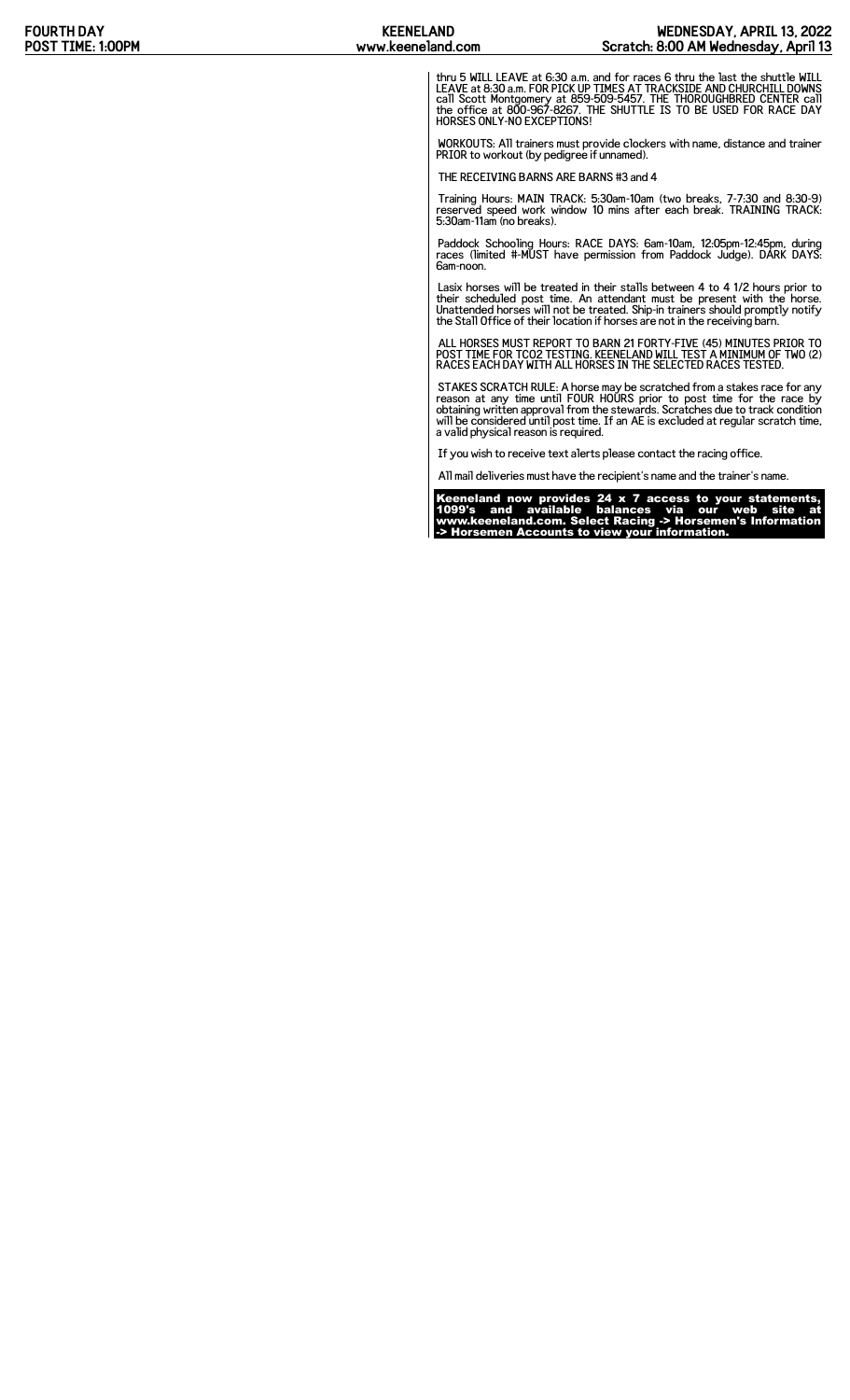# **KEENELAND - IN TODAY SHEET**

| A                                                   | PP<br>R#                         |            |
|-----------------------------------------------------|----------------------------------|------------|
| <b>AALIYAH EZRI</b>                                 | 5/11<br>4                        | N          |
| <b>ALIBI IKE</b><br>A LOT OF SPUNK                  | 1<br>3/8<br>3<br>1/9             |            |
| ANNAGANGSTA                                         | 8<br>1/9                         | (          |
| <b>ARABIAN PRINCE</b>                               | 6<br>5/11                        | Ó          |
| <b>AVIANO</b>                                       | 6<br>6/11                        | Ó          |
| B                                                   | PP<br>R#                         |            |
| <b>BE LIKE WATER</b><br><b>BIG PAPER</b>            | 1/11<br>4                        | F          |
| <b>BLUEBANK</b>                                     | 2<br>2<br>2<br>2<br>7/11<br>9/11 | F          |
| <b>BRODY'S FLY</b>                                  | 6/11                             |            |
| <b>BROWN DELIVERS</b><br><b>BUCKINGHAM PRINCE</b>   | 10/11<br>5<br>4/12               | F          |
| <b>BUCK MOON</b>                                    | 7<br>1/10                        | F<br>F     |
| C                                                   | R#<br>PP                         | F          |
| <b>CALIFORNIA FLIRT</b>                             | $\overline{c}$<br>2/11           | F<br>F     |
| <b>CARILLO</b>                                      | бито 10/11                       |            |
| <b>CHARGING LADY</b><br><b>CONAGHER</b>             | 9/11<br>4<br>5<br>10/12          |            |
| <b>COOL RAGS</b>                                    | 6<br>4/11                        |            |
| <b>COURAGEOUSLY</b>                                 | 6<br>3/11                        |            |
| D                                                   | R#<br>PP                         | ימ ומ ומ ה |
| <b>DANVILLE</b>                                     | 2/11<br>6                        |            |
| <b>DELTA GAMMA CATS</b><br><b>DESTINY'S DARLING</b> | 3<br>5/9<br>3<br>2/9             |            |
| <b>DREAM MUSIC</b>                                  | 8<br>4/9                         |            |
| <b>DULCIMER DAME</b>                                | 3<br>8/9                         |            |
| E                                                   | R#<br>PP                         |            |
| <b>EL KABONG</b>                                    | 6<br>1/11                        |            |
| F                                                   | PP<br>R#                         |            |
| <b>FRILLS</b>                                       | 3<br>9/9                         |            |
| G                                                   | <b>PP</b><br>R#                  |            |
| <b>GHOSTLORE</b>                                    | 7<br>10/10                       |            |
| н                                                   | <b>PP</b><br>R#                  |            |
| <b>HEMP HEAVEN</b><br>HIDDEN STASH                  | бито 11/11<br>6/10<br>7          |            |
| I                                                   | R#<br>PP                         |            |
| <b>INDIA INK</b>                                    | 5<br>5/12                        |            |
| J                                                   | R#<br>PP                         |            |
| <b>JEDREK</b>                                       | $\overline{c}$<br>5/11           |            |
| <b>J ZERTZ</b>                                      | 8<br>5/9                         | I          |
| K                                                   | R#<br>PP                         | V          |
| KING VEGA (GB)                                      | 9/11<br>6                        |            |
| KISSALOT<br>KITTY'S PROMISE                         | 5<br>11/12<br>3<br>3/9           |            |
| L                                                   | R#<br>PP                         |            |
| LA BELLEZA NEGRA                                    | 5<br>8/12                        |            |
| LANDBISCUIT                                         | 6<br>8/11                        |            |
| <b>LA TOURISTA</b><br><b>LAUGHING BOY</b>           | 3<br>4/9<br>7<br>7/10            |            |
| LITTLE BLAZE                                        | 4<br>6/11                        |            |
| <b>LONE LEADER</b>                                  | 2/8<br>1                         |            |
| М                                                   | R#<br>PP                         |            |
| MAGNILOQUENT                                        | 9/9<br>8                         |            |
| <b>MAKE WAY</b><br>MERCI ROAD                       | 2<br>1/11<br>4<br>8/11           |            |
| <b>MERCY WARREN</b>                                 | 8<br>7/9                         |            |
| MICKY FROM WEXFORD                                  | 5<br>2/12                        |            |
| MILITARIST<br><b>MR. GORDY</b>                      | 5/10<br>1/8<br>1                 |            |

| N                                          | R#             | PP            |
|--------------------------------------------|----------------|---------------|
| <b>NEPOTISM</b>                            | $\overline{c}$ | 8/11          |
| 0                                          | R#             | PP            |
| <b>OLCZYK</b>                              | 1              | 7/8           |
| <b>ONE FULL MOON</b>                       | 4              | 2/11          |
| <b>OVERBORE</b>                            | 5              | 6/12          |
| P                                          | R#             | PP            |
| <b>PIRATE'S PUNCH</b>                      | 7              | 8/10          |
| <b>PORTOS</b>                              | 7              | 3/10          |
| R                                          | R#             | PP            |
| RIDE THE PLAN                              | 4              | 4/11          |
| RISATA                                     | 8              | 2/9           |
| <b>RUNAWAY WIFE</b><br><b>RUNNIN HAPPY</b> | 4<br>8         | 7/11<br>6/9   |
| <b>RUSSIAN ROULETTE</b>                    | 3              | 6/9           |
| <b>RYVIT</b>                               | 1              | 4/8           |
| S                                          | R#             | PP            |
| <b>SANTA ELENA</b>                         | 8              | 8/9           |
| SISAWAY NOW                                | 5              | 1/12          |
| SKY AND SAND                               | 5              | 9/12          |
| <b>STAGE RAIDER</b>                        | 7              | 4/10          |
| <b>STEAL MY SUNSHINE</b>                   | 4<br>4         | 3/11<br>10/11 |
| <b>SURF BALLROOM</b>                       |                |               |
| Τ                                          | R#             | PP            |
| THEFABULOUS MOOLAH                         | 8              | 3/9           |
| TIA FRIDA                                  | 1              | 6/8           |
| TOLKIEN                                    | 2              | 4/11          |
| TOP OF MY GAME<br>TRICOLOUR                | 1<br>2         | 5/8<br>3/11   |
| <b>TWIST OF FAITH</b>                      | 1              | 8/8           |
| U                                          | R#             | PP            |
| <b>UNDERHILL'S TAB</b>                     | 5              | 7/12          |
| UNPREDICTABLE BAY                          | 5              | 3/12          |
| ۷                                          | R#             | PP            |
| VARATTI                                    | 5              | 12/12         |
| <b>VITAL SIGNS</b>                         | $\overline{c}$ | 11/11         |
| W                                          | R#             | PP            |
| <b>WAR EMPRESS</b>                         | 3              | 7/9           |
| <b>WEST LOVE</b>                           | 4              | 11/11         |
| WHO'S THE STAR                             | 7              | 2/10          |
| <b>WINTER POOL</b><br>WIN WORTHY           | 7<br>6         | 9/10          |
|                                            |                | 7/11          |

In Today for

WEDNESDAY, APRIL 13, 2022

- 79 In Body
- 2 Also Eligible
- 81 Total In Today